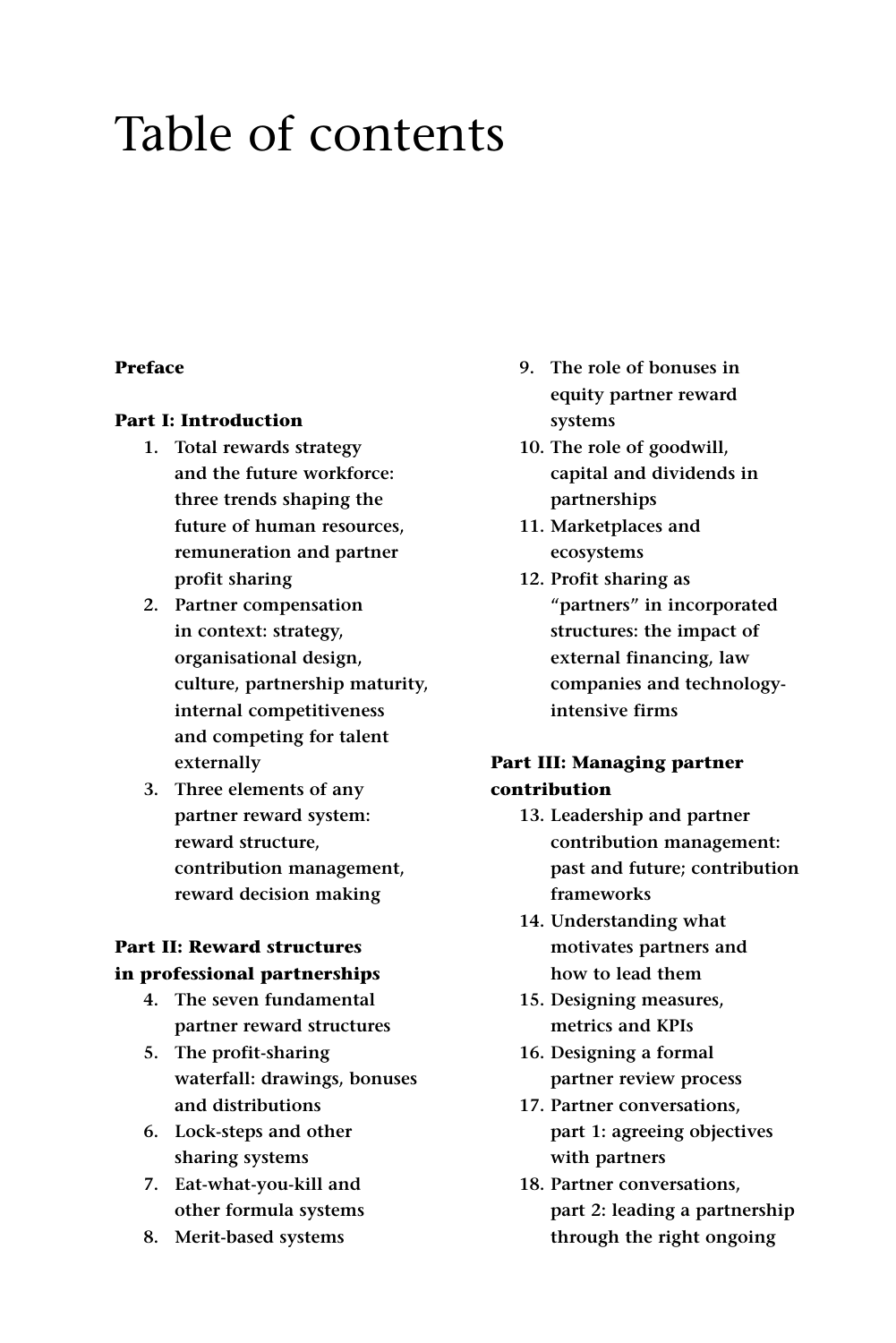**conversations, creating a culture of ongoing conversations and a coaching mindset**

- **19. Partner conversations, part 3: formal feedback and having formal review conversations with partners**
- **20. Managing underperformance**
- **21. Increasing effectiveness and efficiency: the role of specialist capabilities (CFO, HRD) and infrastructure (technology)**

# **Part IV: Partner reward governance and decision making**

- **22. Reward governance: key elements**
- **23. Remuneration Committee: when to have one, remit, who should serve on it, roles and responsibilities**
- **24. Remuneration Committee: managing to an annual calendar**
- **25. Preparing for a reward round**
- **26. Deciding on partner reward in the heat of a partner reward round: heuristics, decision aids and biases**
- **27. Transparency and communicating reward results**
- **28. After a reward round: the importance of reflection and self-assessment**
- **29. Appealing Remuneration Committee decisions**

### **Part V: Special issues**

- **30. Democratising reward: how tokens support collaboration among partners**
- **31. Rewarding partners in management roles**
- **32. Diversity and inclusion**
- **33. Size and shape of the partnership: salaried partners, fixed-share partners, of counsels, directors**
- **34. Mergers & acquisitions and lateral hires**
- **35. The small firm: financial realities versus personal intimacy; founder-led firms and succession planning; marrying baby-boomers with millennials; multigenerational partnerships**
- **36. The internationalising firm: evolving global, national and local practices**
- **37. The global firm: global compensation processes**
- **38. Global alliances and networks**
- **39. Effecting changes to a partner reward system: systemic change, partner involvement**
- **40. Moving beyond effectiveness and efficiency: stress reducers and well-being enhancers**

#### **Part VI: The way ahead**

**41. The future: a partner remuneration system for a growing 21st century professional service firm**